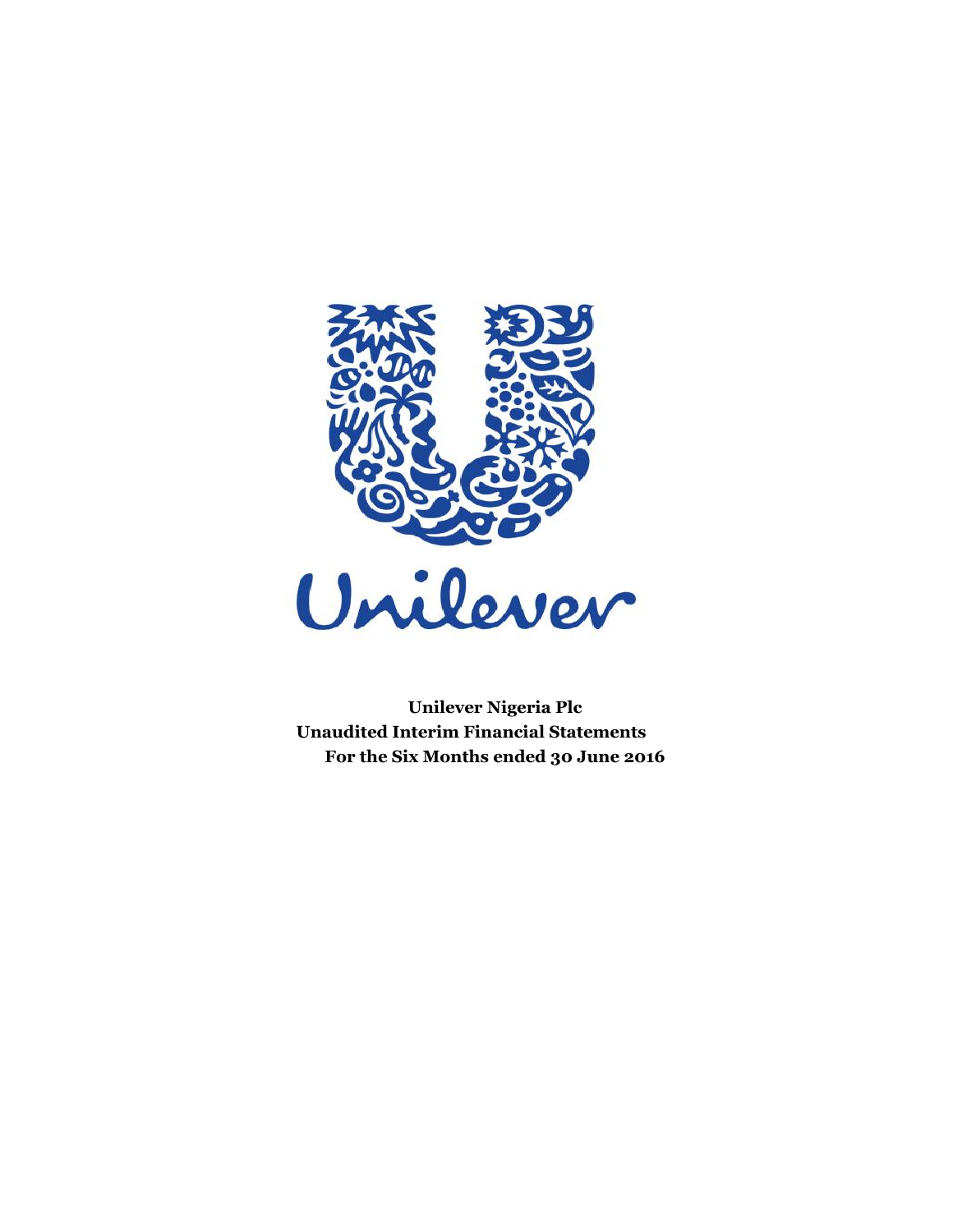| <b>Contents</b>                           | Page           |
|-------------------------------------------|----------------|
| - Income statement                        | $2 - 3$        |
| - Statement of other comprehensive income | $\overline{4}$ |
| - Statement of financial position         | $5 - 6$        |
| - Statement of changes in equity          | 7              |
| - Statement of cash flows                 | 8              |
| - Notes to the financial statements       | 9              |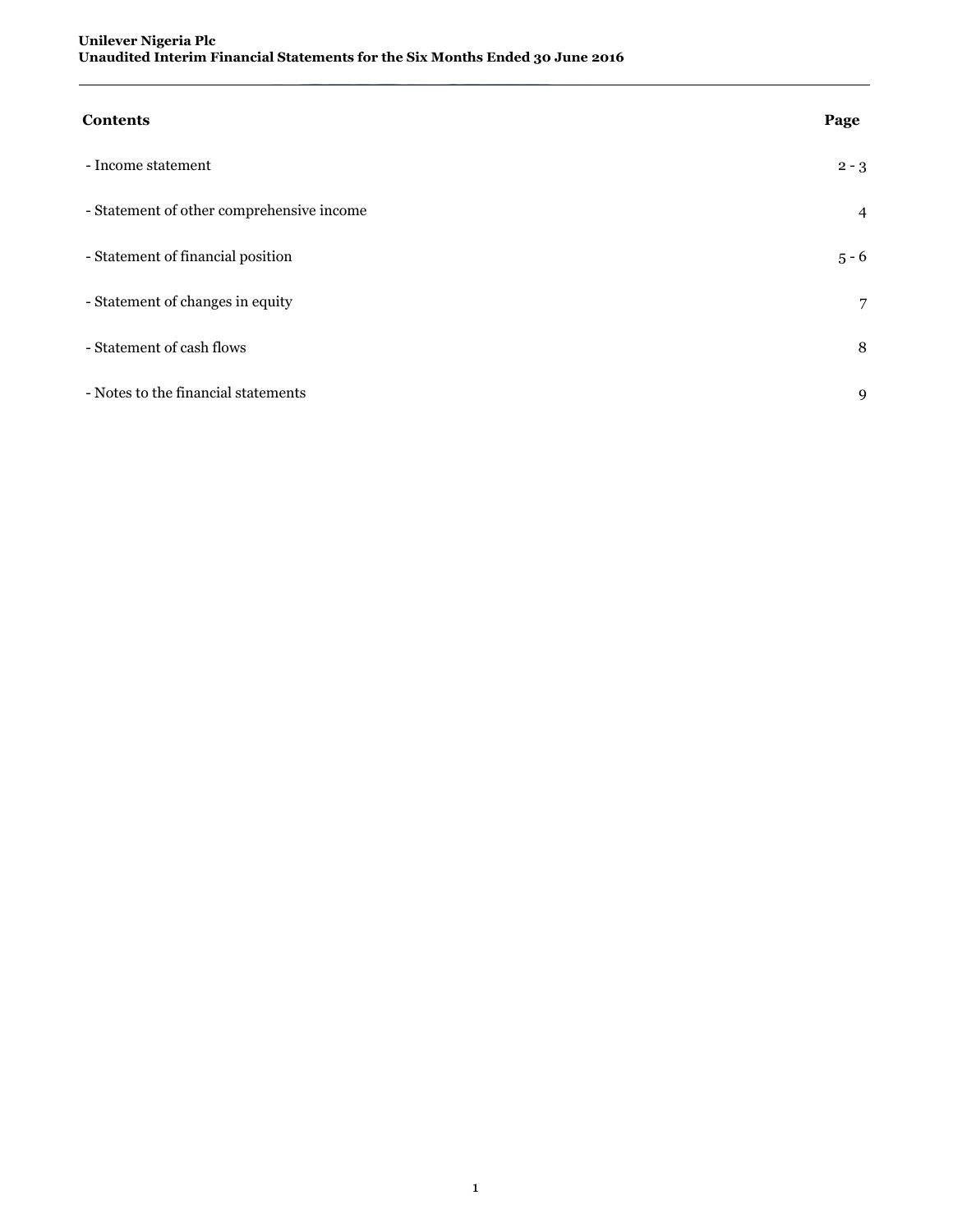# **Income Statement For three months ended 30 June 2016**

|                                                               | <b>Note</b> | 2016<br>$N'$ 000 | 2015<br>$N'$ 000 |
|---------------------------------------------------------------|-------------|------------------|------------------|
| Revenue                                                       | 6           | 15,495,654       | 13,810,842       |
| Cost of sales                                                 |             | (11, 175, 180)   | (9, 122, 474)    |
| <b>Gross profit</b>                                           |             | 4,320,474        | 4,688,368        |
| Selling and distribution expenses                             |             | (732,095)        | (654,980)        |
| Marketing and administrative expenses                         | 7           | (3,334,929)      | (4,108,033)      |
| Profit on disposal of property, plant and equipment           |             |                  | 19,549           |
| <b>Operating profit</b>                                       |             | 253,450          | (55,096)         |
| Finance income                                                |             | 163,677          | 75,606           |
| Finance costs                                                 |             | (349, 215)       | (791, 182)       |
| <b>Profit before taxation</b>                                 |             | 67,912           | (770, 672)       |
| Taxation                                                      | 11          | (15,717)         | 265,797          |
| Profit for the period                                         |             | 52,195           | (504, 875)       |
| <b>Attributable to:</b>                                       |             |                  |                  |
| <b>Equity holders</b>                                         |             | 52,195           | (504, 875)       |
| Earnings per share for profit attributable to equity holders: |             |                  |                  |
| Basic and diluted earnings per share (Naira)                  |             | 0.01             | (0.13)           |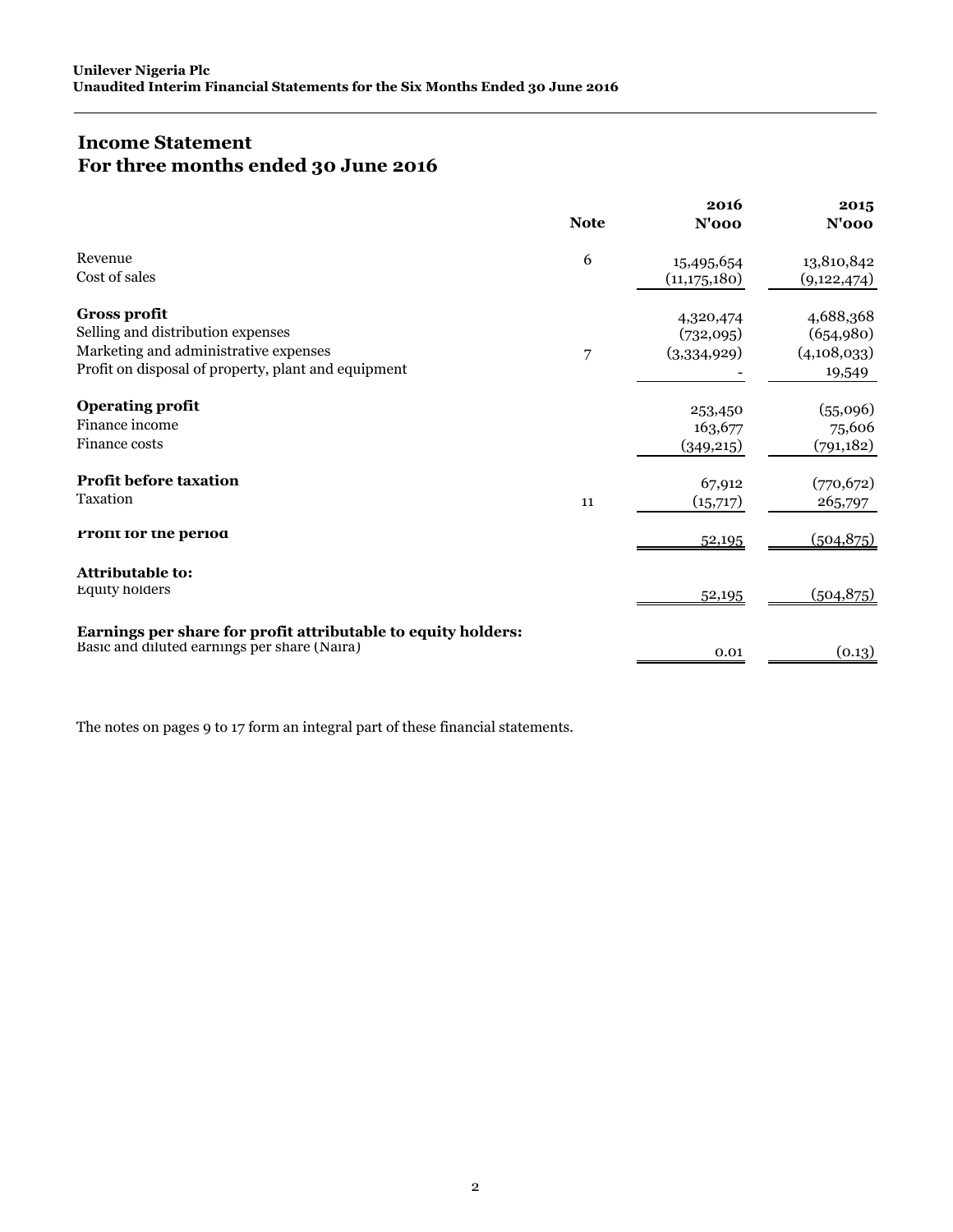# **Income Statement For six months ended 30 June 2016**

| <b>Note</b> | 2016<br>$N'$ 000 | 2015<br>$N'$ 000                                                                              |
|-------------|------------------|-----------------------------------------------------------------------------------------------|
| 6           |                  | 28,721,837                                                                                    |
|             | (21, 924, 751)   | (18, 971, 714)                                                                                |
|             |                  | 9,750,123                                                                                     |
|             |                  | (1, 274, 154)                                                                                 |
| 7           |                  | (6,979,323)                                                                                   |
|             |                  | 70,239                                                                                        |
|             |                  | 1,566,885                                                                                     |
|             |                  | 136,276                                                                                       |
|             | (894, 891)       | (1,609,091)                                                                                   |
|             |                  | 94,070                                                                                        |
| 11          | (393, 615)       | (8, 497)                                                                                      |
|             | 1,093,599        | 85,573                                                                                        |
|             |                  |                                                                                               |
|             | 1,093,599        | 85,573                                                                                        |
|             |                  |                                                                                               |
|             | 0.29             | 0.02                                                                                          |
|             |                  | 32, 277, 813<br>10,353,062<br>(1,502,375)<br>(6,689,438)<br>2,161,249<br>220,856<br>1,487,214 |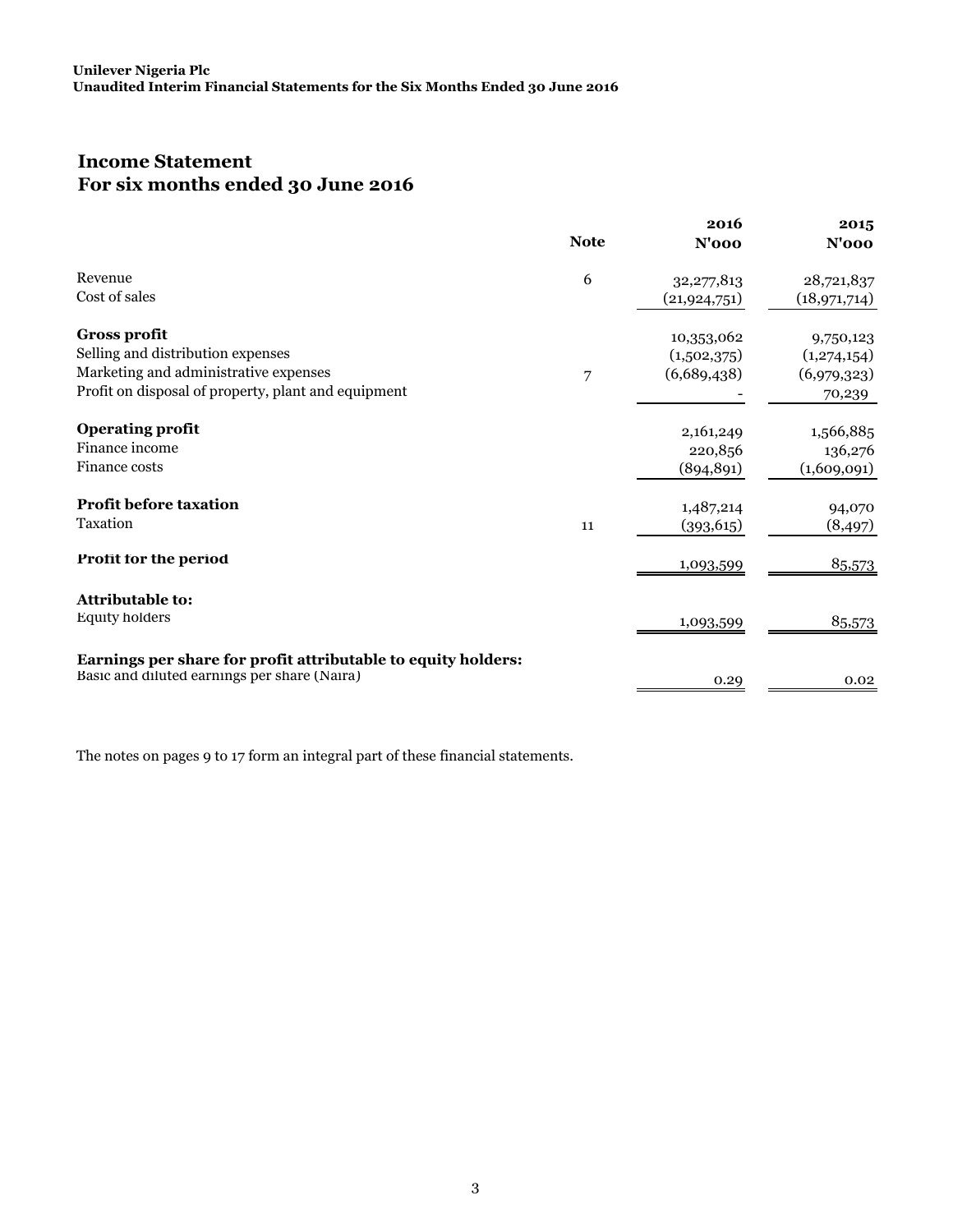## **Statement of Other Comprehensive Income For three months ended 30 June 2016**

| 2016<br>$N'$ 000 | 2015<br>$N'$ 000 |
|------------------|------------------|
|                  |                  |
|                  |                  |
|                  |                  |
|                  |                  |
| 52,195           | (504, 875)       |
| 52,195           | (504, 875)       |
|                  |                  |
| 52,195           | (504, 875)       |
|                  |                  |

# **Statement of Other Comprehensive Income For six months ended 30 June 2016**

|                                                          | 2016<br>$N'$ 000 | 2015<br>$N'$ 000 |
|----------------------------------------------------------|------------------|------------------|
| Items that will not be reclassified to income statement: |                  |                  |
| Remeasurement on post employment benefit obligations     |                  |                  |
| Tax effect                                               |                  |                  |
| Other comprehensive income                               |                  |                  |
| Profit for the period                                    | 1,093,599        | 85,573           |
| Total comprehensive income                               | 1,093,599        | 85,573           |
| <b>Attributable to:</b>                                  |                  |                  |
| <b>Equity holders</b>                                    | 1,093,599        | 85,573           |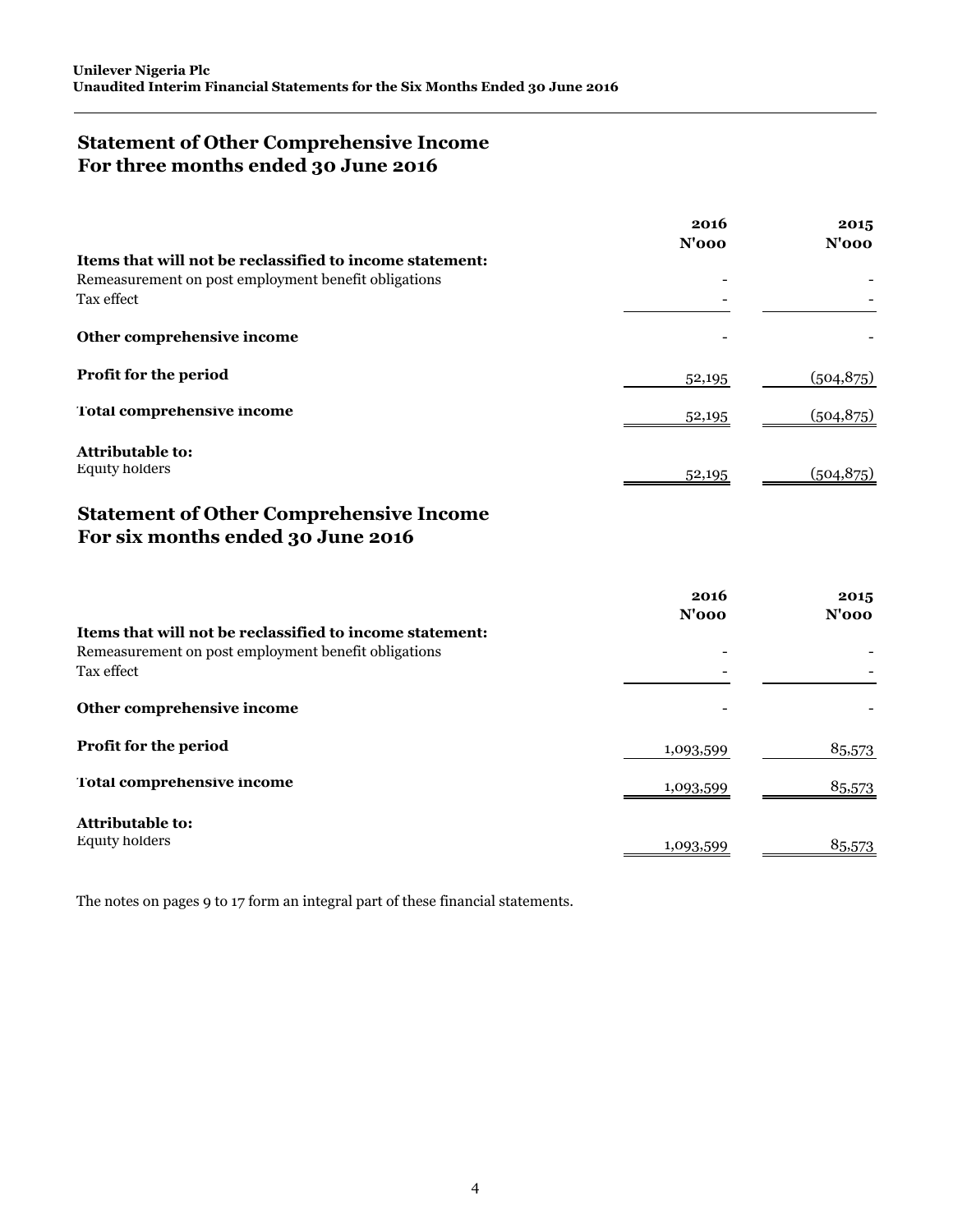# **Statement of Financial Position As at 30 June 2016**

|                                |             | 30 June 2016          | 31 December           |
|--------------------------------|-------------|-----------------------|-----------------------|
|                                | <b>Note</b> |                       | 2015                  |
|                                |             | $N'$ 000              | $N'$ 000              |
| <b>Assets</b>                  |             |                       |                       |
| <b>Non-current assets</b>      |             |                       |                       |
| Property, plant and equipment  | 12          | 26,677,307            | 27,368,919            |
| Intangible assets              |             | 1,051,656             | 1,168,581             |
| Other non-current assets       |             | 116,687               | 208,809               |
| Employee loan receivable       |             | 112,230               | 127,979               |
| Retirement benefit surplus     | 17          | 337,134<br>28,295,014 | 290,382<br>29,164,670 |
| <b>Current assets</b>          |             |                       |                       |
| Assets held for sale           |             | 171,411               | 171,411               |
| Inventories                    | 13          | 6,415,503             | 6,173,113             |
| Trade and other receivables    | 14          | 14, 191, 774          | 10,142,845            |
| Employee loan receivable       |             | 74,716                | 85,201                |
| Cash and bank balances         | 15          | 11,482,216            | 4,435,244             |
|                                |             | 32,335,620            | 21,007,814            |
| <b>Total assets</b>            |             | 60,630,634            | 50,172,484            |
| <b>Liabilities</b>             |             |                       |                       |
| <b>Current liabilities</b>     |             |                       |                       |
| Trade and other payables       | 16          | 31,399,880            | 22,542,842            |
| Income tax                     |             | 257,832               | 159,840               |
| <b>Bank</b> overdrafts         | 15          | 4,090,627             | 4,535,672             |
| Loans and borrowings           |             | 8,216,784             | 7,426,543             |
| Deferred income                |             | 32,756                | 32,756                |
|                                |             | 43,997,879            | 34,697,653            |
| <b>Non-current liabilities</b> |             |                       |                       |
| Deferred tax liabilities       |             | 3,196,915             | 3,060,591             |
| Retirement benefit obligations | 17          | 3,385,101             | 3,369,353             |
| Long service award obligations | 17          | 299,274               | 266,548               |
| Other employee benefits        |             | 95,065                | 88,494                |
| Deferred income                |             | 79,159                | 95,537                |
| Loans and borrowings           |             | 669,554               | 591,055               |
|                                |             | 7,725,068             | 7,471,578             |
| <b>Total liabilities</b>       |             | 51,722,947            | 42,169,231            |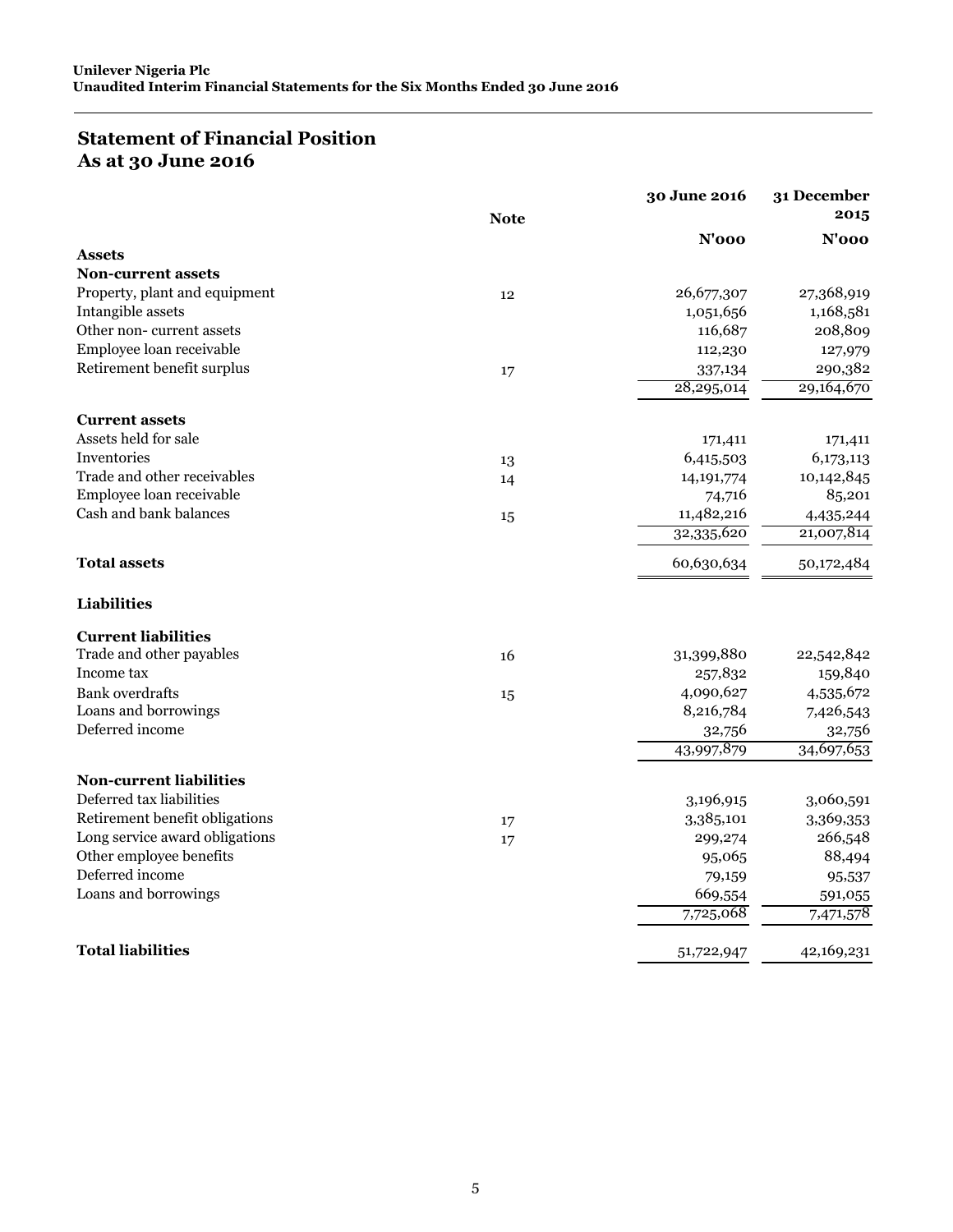# **Statement of Financial Position (continued) As at 30 June 2016**

|                                     | <b>Note</b> | 30 June 2016 | 31 December<br>2015 |  |
|-------------------------------------|-------------|--------------|---------------------|--|
|                                     |             | $N'$ 000     | $N'$ 000            |  |
| <b>Equity</b>                       |             |              |                     |  |
| Ordinary share capital              | 20          | 1,891,649    | 1,891,649           |  |
| Share premium                       | 20          | 45,717       | 45,717              |  |
| Retained earnings                   |             | 6,970,321    | 6,065,887           |  |
| <b>Total equity</b>                 |             | 8,907,687    | 8,003,253           |  |
| <b>Total equity and liabilities</b> |             | 60,630,634   | 50,172,484          |  |

The financial statements on pages 2 to 17 were approved for issue by the Board of Directors on 14 July 2016 and signed on its behalf by:

His Majesty N.A. Achebe CFR, MNI Yaw Nsarkoh Adesola Sotande-Peters Chairman Managing Director Finance Director FRC/2013/NIM/00000001568 FRC/2014/IODN/00000007035 FRC/2015/ICAN/00000010834

AnDhodekO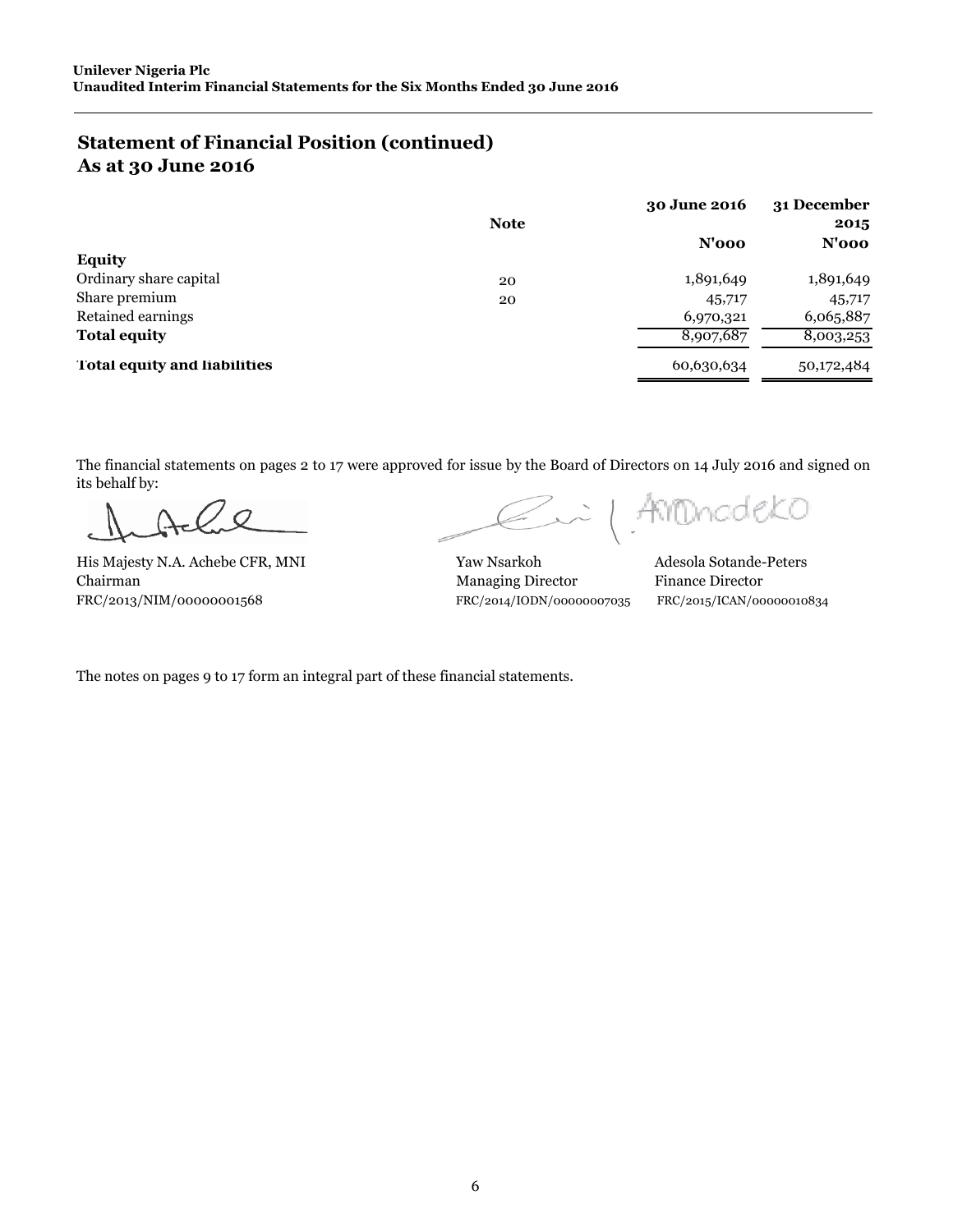## **Statement of Changes in Equity For six months ended 30 June 2016**

|                                                                                                   | <b>Share</b><br>capital<br>$N'$ 000 | <b>Share</b><br>premium<br>$N'$ 000 | <b>Retained</b><br>earnings<br>$N'$ 000 | Total<br>$N'$ 000 |
|---------------------------------------------------------------------------------------------------|-------------------------------------|-------------------------------------|-----------------------------------------|-------------------|
| Balance at 1 January 2015                                                                         | 1,891,649                           | 45,717                              | 5,541,442                               | 7,478,808         |
| Total comprehensive income for the period                                                         |                                     |                                     |                                         |                   |
| Profit for the period                                                                             |                                     |                                     | 85,573                                  | 85,573            |
| Other comprehensive income<br>Remeasurement on post employment benefit obligations,<br>net of tax |                                     |                                     |                                         |                   |
|                                                                                                   |                                     |                                     | 85,573                                  | 85,573            |
| <b>Transactions with owners</b><br>Dividend declared                                              |                                     |                                     | (378, 330)                              | (378, 330)        |
| Balance at 30 June 2015                                                                           | 1,891,649                           | 45,717                              | 5,248,685                               | 7,186,051         |
| Balance at 1 January 2016                                                                         | 1,891,649                           | 45,717                              | 6,065,887                               | 8,003,253         |
| Total comprehensive income for the period                                                         |                                     |                                     |                                         |                   |
| Profit for the period                                                                             |                                     |                                     | 1,093,599                               | 1,093,599         |
| Other comprehensive income<br>Remeasurement on post employment benefit obligations,<br>net of tax |                                     |                                     |                                         |                   |
|                                                                                                   |                                     |                                     | 1,093,599                               | 1,093,599         |
| <b>Transactions with owners</b><br>Dividend declared                                              |                                     |                                     | (189, 165)                              | (189, 165)        |
| Balance at 30 June 2016                                                                           | 1,891,649                           | 45,717                              | 6,970,321                               | 8,907,687         |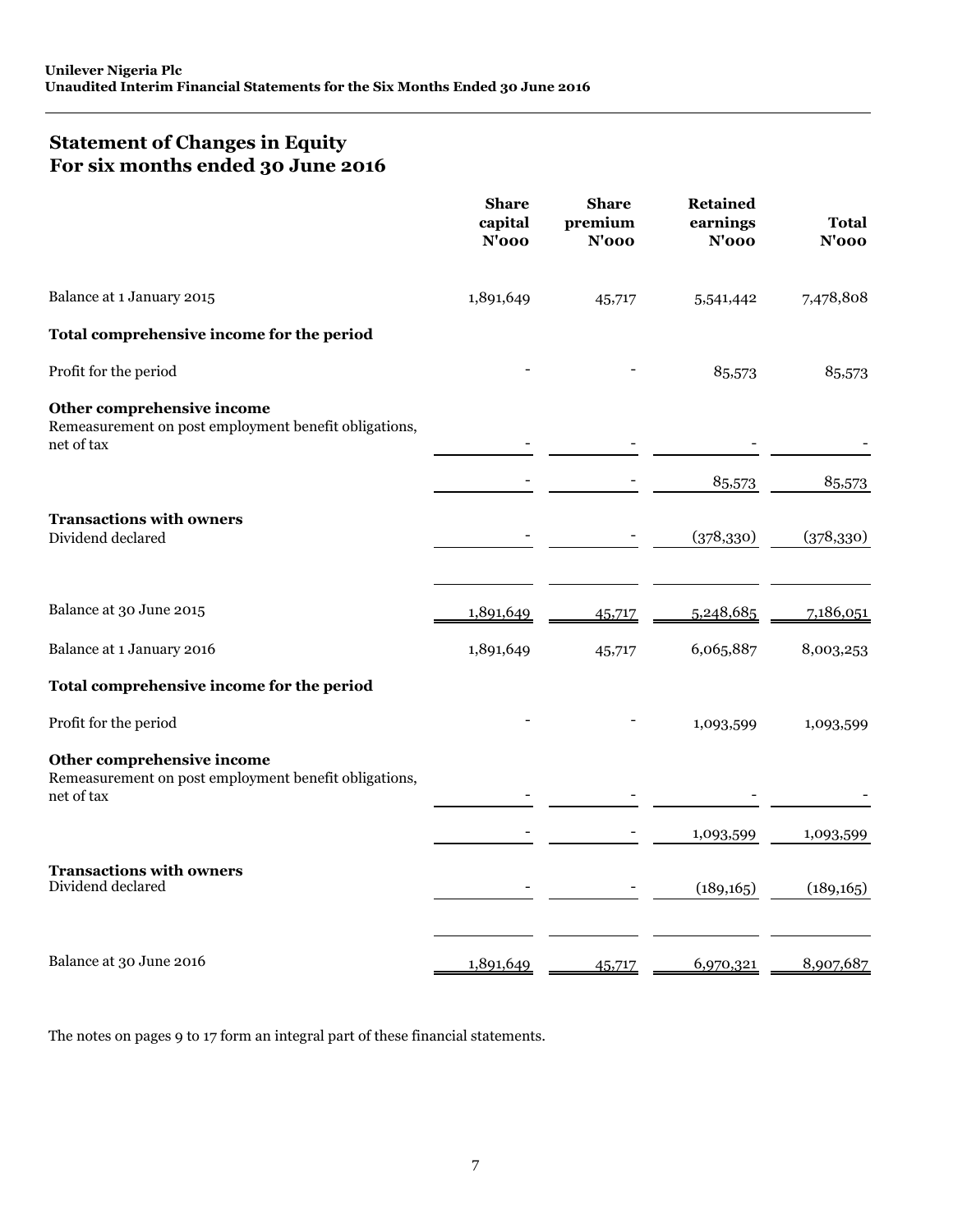## **Statement of Cash Flows For six months ended 30 June 2016**

|                                                          |             | 2016        | 2015        |
|----------------------------------------------------------|-------------|-------------|-------------|
|                                                          | <b>Note</b> | $N'$ 000    | $N'$ 000    |
| Cash flows from operating activities                     |             |             |             |
| Cash generated from operations                           | 18          | 8,678,098   | 8,961,293   |
| Retirement benefits paid                                 |             | (356,877)   | (239,399)   |
| Long service award obligations paid                      |             | (1,571)     | (600)       |
| Tax paid                                                 |             | (159, 301)  | (239, 989)  |
| Net cash flow generated from operating activities        |             | 8,160,349   | 8,481,305   |
| <b>Cash flows from investing activities</b>              |             |             |             |
| Interest received                                        |             | 220,856     | 136,276     |
| Purchase of intangible assets                            |             |             | (4,027)     |
| Purchase of property, plant and equipment                | 12          | (788, 664)  | (3,777,292) |
| Proceeds from sale of property, plant and equipment      |             |             | 75,709      |
| Net cash used in investing activities                    |             | (567, 808)  | (3,569,334) |
| <b>Cash flows from financing activities</b>              |             |             |             |
| Drawdown of long-term loan                               |             |             | 13,400      |
| Repayment of long-term loan                              |             | (225, 850)  | (121, 987)  |
| Repayment of short-term loan                             |             |             | (2,340,000) |
| Interest payment                                         |             | (800, 300)  | (1,609,091) |
| Dividend paid                                            |             | (74,374)    | (378, 330)  |
| Net cash flow used in financing activities               |             | (1,100,524) | (4,436,008) |
|                                                          |             |             |             |
| Net increase/(decrease) in cash and cash equivalents     |             | 6,492,017   | 475,963     |
| Cash and cash equivalents at the beginning of the period |             | (7,100,428) | (2,618,479) |
| Cash and cash equivalents at the end of the period       | 15          | (608, 411)  | (2,142,516) |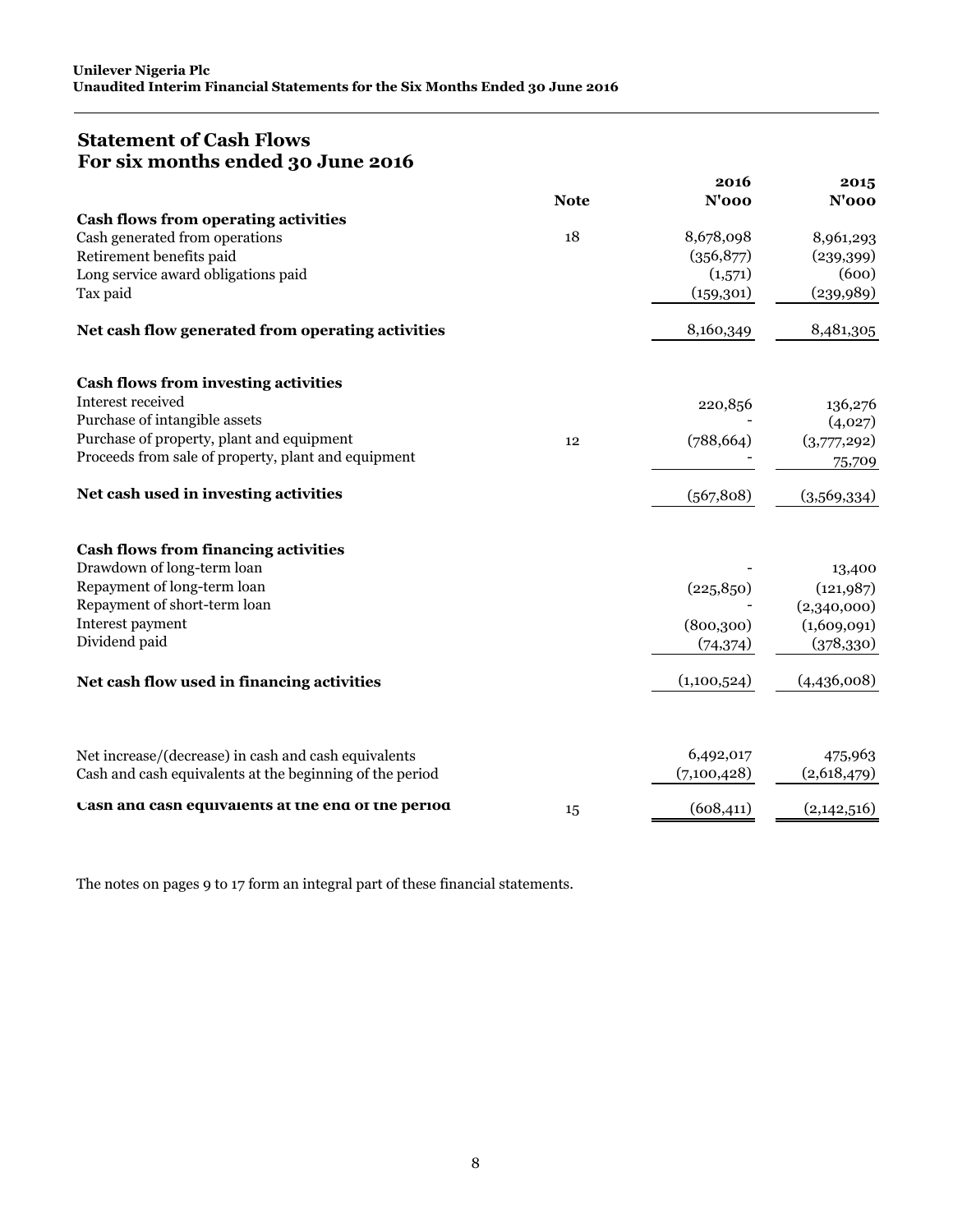| Notes to the financial statements     | Page      |
|---------------------------------------|-----------|
| General information                   | 10        |
| Basis of preparation                  | 10        |
| Significant accounting policies       | 10        |
| Estimates                             | 10        |
| Financial risk management             | $10 - 11$ |
| Segment reporting                     | $12 - 13$ |
| Marketing and administrative expenses | 13        |
| Income taxes                          | 13        |
| Property, plant and equipment         | 14        |
| Inventories                           | 15        |
| Trade and other receivables           | 15        |
| Cash and cash equivalents             | 15        |
| Trade and other payables              | $15 - 16$ |
| Retirement benefit obligations        | 16        |
| Cash flows from operating activities  | 16        |
| Related party transactions            | 17        |
| Share capital and premium             | 17        |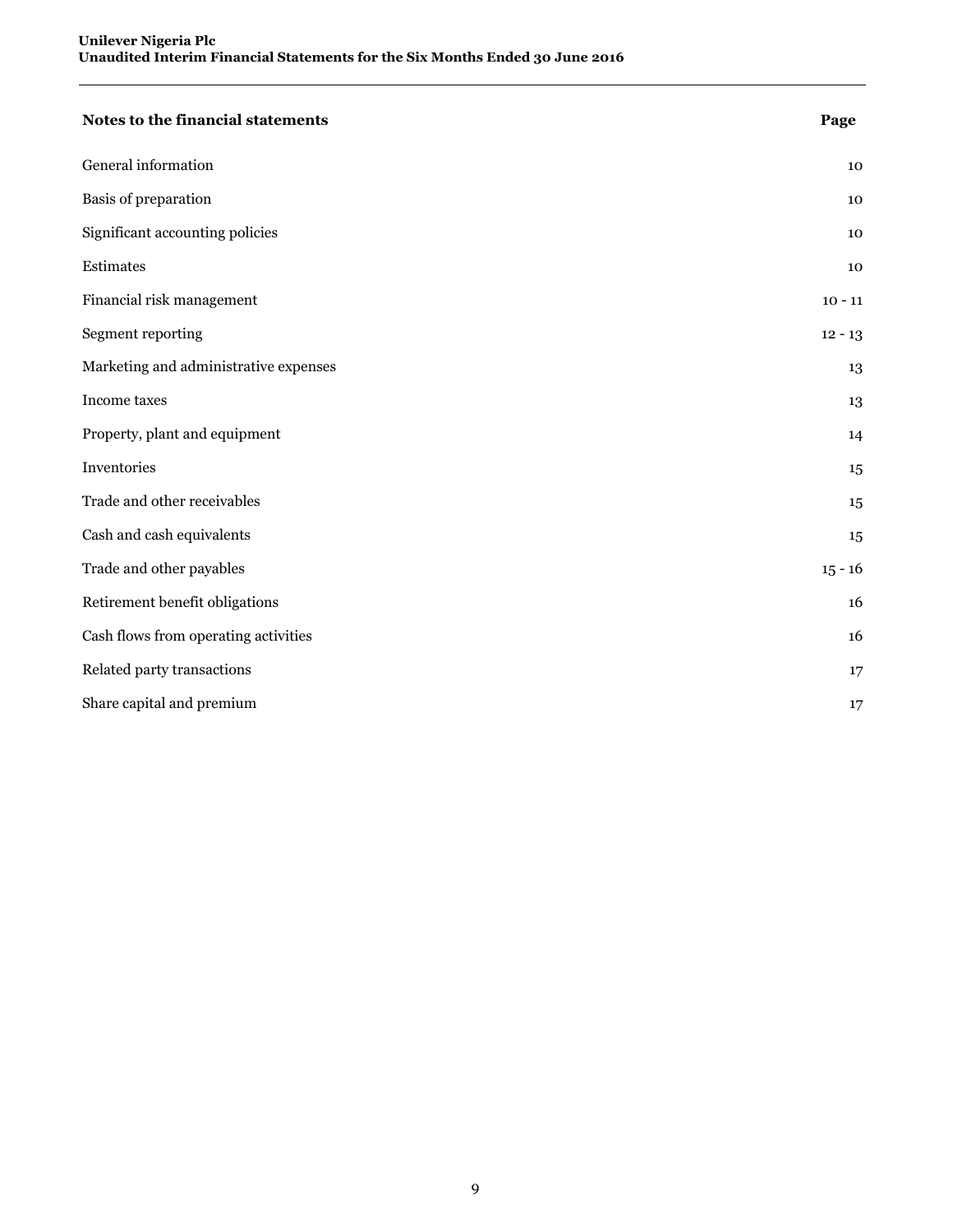### **1. General information**

Unilever Nigeria Plc is incorporated in Nigeria under the Companies and Allied Matters Act 1990 as a public limited liability company and is domiciled in Nigeria. The Company's shares are listed on the Nigerian Stock Exchange (NSE). The Company is principally involved in the manufacture and marketing of foods and food ingredients, and home and personal care products. It has manufacturing plants in Lagos and Agbara.

## **2. Basis of preparation**

These interim financial statements for the six months ended 30 June 2016 have been prepared in accordance with IAS 34, 'Interim financial reporting'. The interim financial statements should be read in conjunction with the annual financial statements for the year ended 31 December 2015, which have been prepared in accordance with IFRS.

### **3. Significant accounting policies**

The accounting policies adopted are consistent with those of the previous financial year.

## **4. Estimates**

The preparation of interim financial statements requires management to make judgements, estimates and assumptions that affect the application of accounting policies and the reported amounts of assets and liabilities, income and expense. Actual results may differ from these estimates.

In preparing these condensed interim financial statements, the significant judgements made by management in applying the group's accounting policies and the key sources of estimation uncertainty were the same as those that applied to the financial statements for the year ended 31 December 2015.

#### **5. Financial risk management**

### **Financial risk factors**

Unilever's activities expose it to a variety of financial risks: market risk (foreign exchange risk), credit risk and liquidity risk. Unilever's overall risk management programme focuses on the unpredictability of financial markets and seeks to minimise potential adverse effects on Unilever's financial performance.

Risk management is carried out by a Treasury Department under policies approved by the Finance Director. Unilever's Treasury Department identifies, evaluates and manages financial risks in close co-operation with Unilever's operating units. These policies are mostly Unilever Global Policies adapted for local use.

The condensed interim financial statements do not include all financial risk management information and disclosures required in the annual financial statements; they should be read in conjunction with the company's annual financial statements as at 31 December 2015. There have been no changes in the risk management structure since year end or in any risk management policy.

#### **5.1. Financial risk factors**

- *(a) Market risk*
- (i) Foreign exchange risk

Unilever is exposed to foreign exchange risk arising from various currency exposures, primarily with respect to the

Euro and USD. Foreign exchange risk arises from future commercial transactions, recognised assets and liabilities.

The company manages this risk mainly by hedging foreign exchange currency contracts. At 30 June 2016, the unhedged financial assets and liabilities amounted to N7.9 billion (2015: N2.0 billion).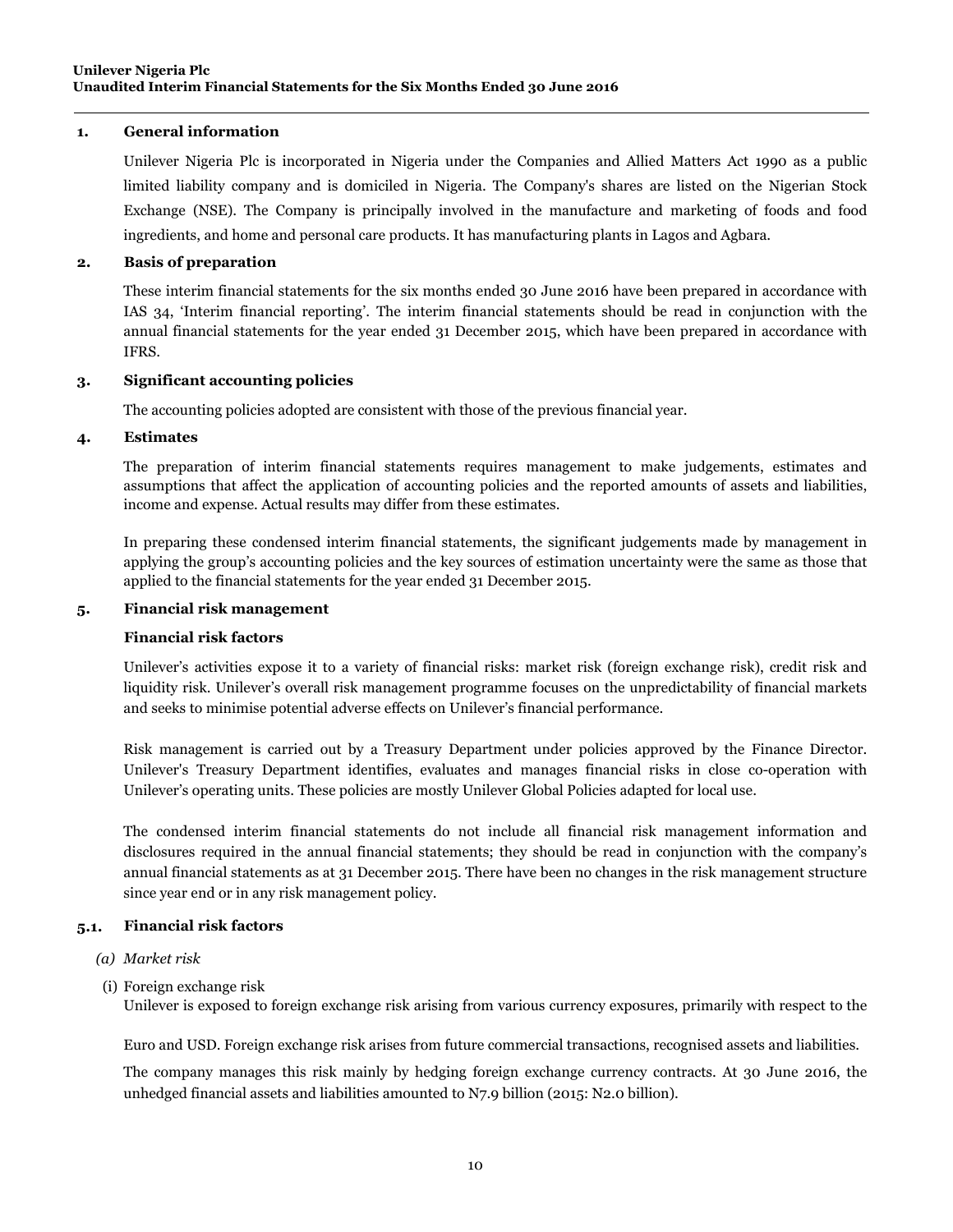## **5. Financial risk management (continued)**

## **5.1. Financial risk factors**

#### (ii) Cash flow and fair value interest rate risk

Unilever's interest rate risk arises from bank overdrafts and bank loans. Overdrafts issued at variable rates expose Unilever to cash flow interest rate risk. Borrowings issued at fixed rates expose Unilever to fair value interest rate risk.

Unilever analyses its interest rate exposure on a dynamic basis. Various scenarios are simulated taking into consideration refinancing, renewal of existing positions and alternative financing. Based on these scenarios, Unilever calculates the impact on profit and loss of a defined interest rate shift. For each simulation, the same interest rate shift is used for all currencies. The scenarios are run only for liabilities that represent the major interest-bearing positions.

The following table shows the split in fixed and floating rate exposures:

|                                                             | 2016<br>$N'$ 000       | 2015<br>$N'$ 000       |
|-------------------------------------------------------------|------------------------|------------------------|
| Fixed rate (bank loans)<br>Floating rates (bank overdrafts) | 8,886,338<br>4,090,627 | 8,017,598<br>4,535,672 |
|                                                             | 12,976,965             | 12,553,270             |

### *(b) Credit risk*

Credit risk arises from cash and cash equivalents and deposits with banks and financial institutions, as well as credit exposures to wholesale and retail customers, including outstanding receivables and committed transactions. For banks and financial institutions, only parties classified as "International Golden Circle" (preferred choice for the Unilever group) are accepted. Exposure limit with the banks is set at a maximum of N6.6 billion. Risk control assesses the credit quality of wholesale customers, taking into account their financial position, past experience and other factors. Individual risk limits are set based on internal or external ratings in accordance with limits set by the board or external ratings. The utilisation of credit limits is regularly monitored.

Concentration of credit risk with respect to trade receivables is limited, due to the Company's customer base being diverse. Credit terms for customers are determined on individual basis. Credit risk relating to trade receivables is managed by reference to the customers' credit limit, inventory balance, cash position and secondary sales to final consumers.

#### *(c) Liquidity risk*

Liquidity risk is the risk that Unilever will face difficulty in meeting its obligations associated with its financial liabilities. Unilever's approach to managing liquidity is to ensure that it will have sufficient funds to meet its liabilities when due without incurring unacceptable losses. In doing this management considers both normal and stressed conditions. A material and sustained shortfall in our cash flow could undermine Unilever's credibility, impair investor confidence and also restrict Unilever's ability to raise funds.

Where current libilities exceed current assets, the Company seeks to manage its liquidity requirements by maintaining access to bank lending which are renewable annually.

At the reporting date, Unilever held cash in bank was N8.6 billion (2015: N1.5 billion). Unilever also had N4.1 billion overdraft (2015: N4.5 billion).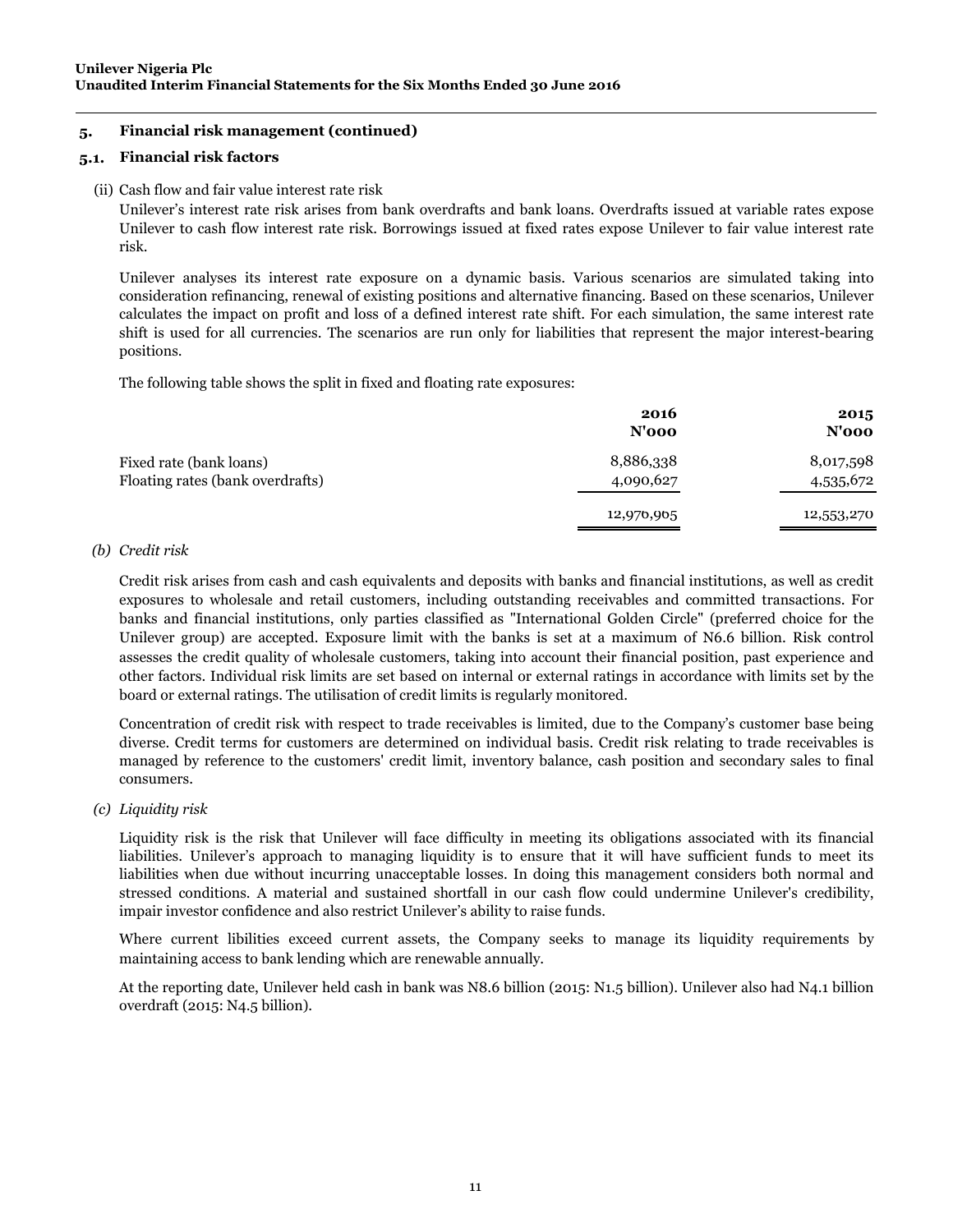### **6. Segment reporting**

The chief operating decision-maker has been identified as the Leadership Team (LT) of Unilever Nigeria Plc. The Leadership Team reviews Unilever's monthly financial and operational information in order to assess performance and allocate resources. Management has determined the operating segments based on these reports. The Leadership Team consider the business from a product category perspective. Unilever is segmented into Food Products (FP), Personal Care (HC) and Home Care (PC) products.

Foods – including sale of tea, savoury and spreads.

Personal Care – including sale of skin care and oral care products.

Home Care – including sales of fabric care, household cleaning and water purification products.

There are no intersegmental sales and Nigeria is the company's primary geographical segment as it comprises 96% of the company's sales.

The Leadership Team assesses the performance based on operating profits for each operating segment that is reviewed. Total financing (including interest income and expense), income taxes and retirement benefit obligations are managed on an entity-wide basis and are not allocated to operating segments.

|                                                                            | Food<br><b>Products</b><br>$N'$ 000 | Personal<br>Care<br>$N'$ 000 | Home<br>Care<br>$N'$ 000 | <b>Total</b><br>$N'$ 000 |
|----------------------------------------------------------------------------|-------------------------------------|------------------------------|--------------------------|--------------------------|
| 3 months ended 30 June 2016                                                |                                     |                              |                          |                          |
| Revenue                                                                    | 8,252,660                           | 3,517,963                    | 3,725,031                | 15,495,654               |
| Depreciation and amortisation                                              | 368,893                             | 157,252                      | 166,508                  | 692,653                  |
| Segmental operating profit                                                 | 138,507                             | 59,043                       | 62,519                   | 260,069                  |
| Finance income                                                             |                                     |                              |                          | 163,677                  |
| Finance cost                                                               |                                     |                              |                          | (349, 214)               |
| Amortisation of prepaid benefit on employee loan<br>Profit before taxation |                                     |                              |                          | (6,620)                  |
|                                                                            |                                     |                              |                          | 67,912                   |
| 3 months ended 30 June 2015                                                |                                     |                              |                          |                          |
| Revenue                                                                    | 6,796,491                           | 4,260,280                    | 2,754,071                | 13,810,842               |
| Depreciation and amortisation                                              | 255,027                             | 159,860                      | 103,342                  | 518,229                  |
| Segmental operating loss                                                   | (23, 842)                           | (14, 945)                    | (9,661)                  | (48, 448)                |
| Finance income                                                             |                                     |                              |                          | (6,648)                  |
| Finance cost                                                               |                                     |                              |                          | 75,606                   |
| Amortisation of prepaid benefit on employee loan<br>Loss before taxation   |                                     |                              |                          | (791, 182)               |
|                                                                            |                                     |                              |                          | (770, 672)               |
| 6 months ended 30 June 2016                                                |                                     |                              |                          |                          |
| Revenue                                                                    | 16,864,992                          | 7,915,932                    | 7,496,889                | 32,277,813               |
| Depreciation and amortisation                                              | 664,849                             | 312,061                      | 295,541                  | 1,272,451                |
| Segmental operating profit                                                 | 1,136,158                           | 533,280                      | 505,050                  | 2,174,488                |
| Finance income                                                             |                                     |                              |                          | 220,856                  |
| Finance cost<br>Amortisation of prepaid benefit on employee loan           |                                     |                              |                          | (894, 890)<br>(13, 240)  |
| Profit before taxation                                                     |                                     |                              |                          | 1,487,214                |
| 6 months ended 30 June 2015                                                |                                     |                              |                          |                          |
|                                                                            |                                     |                              |                          |                          |
| Revenue                                                                    | 13,794,666                          | 8,940,394                    | 5,986,777                | 28,721,837               |
| Depreciation and amortisation<br>Segmental operating profit                | 518,037                             | 335,742                      | 224,824                  | 1,078,603                |
| Finance income                                                             | 759,057                             | 491,948                      | 329,424                  | 1,580,429                |
| Finance cost                                                               |                                     |                              |                          | 136,276<br>(1,609,091)   |
| Amortisation of prepaid benefit on employee loan                           |                                     |                              |                          | (13,544)                 |
| Profit before taxation                                                     |                                     |                              |                          | 94,070                   |
|                                                                            |                                     |                              |                          |                          |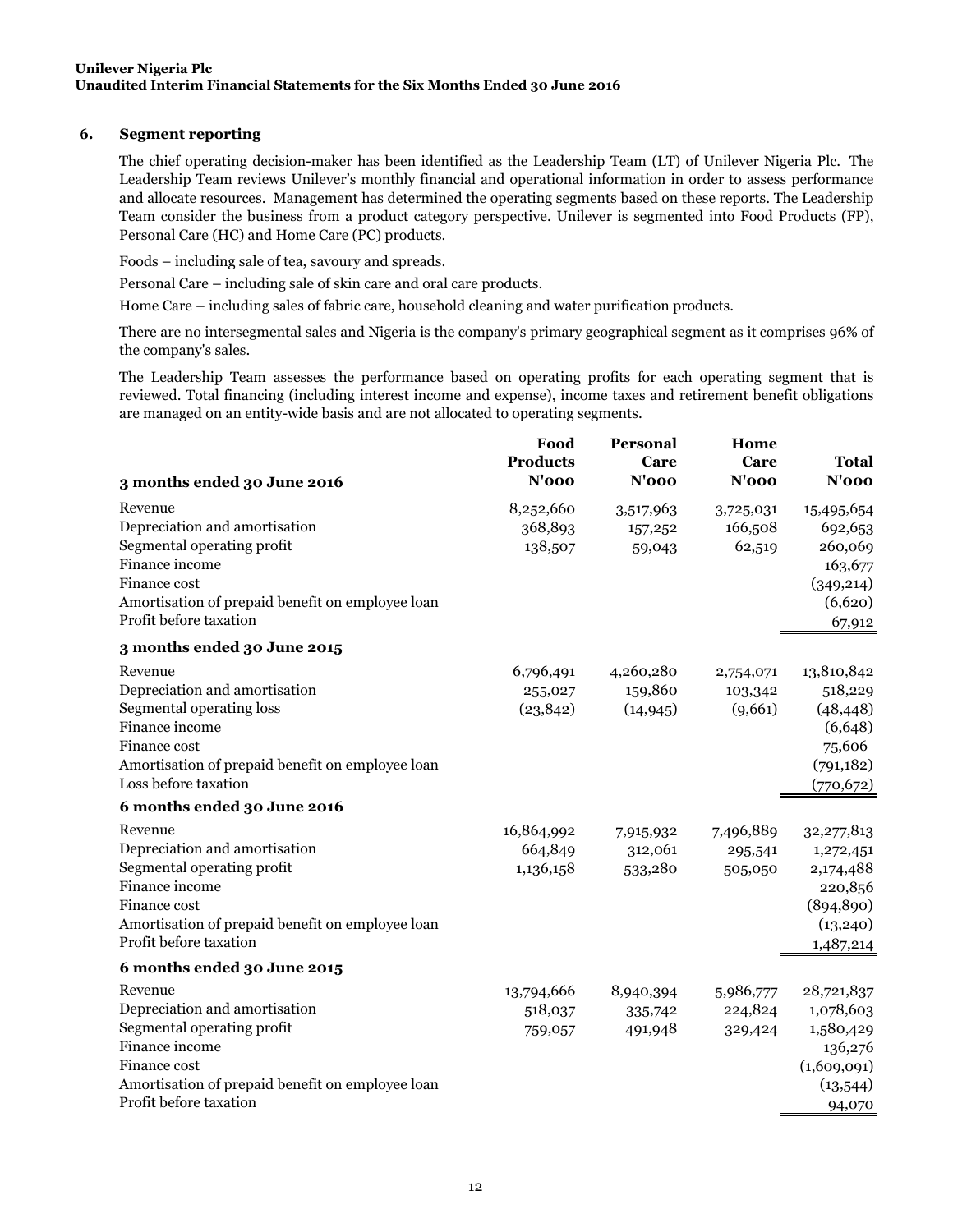### **6. Segment reporting (continued)**

### **Turnover over by geographical location**

|                             | <b>Domestic</b><br>(within<br>Nigeria)<br>$N'$ 000 | <b>Export</b><br>(outside<br>Nigeria)<br>$N'$ 000 | Total<br>$N'$ 000 |
|-----------------------------|----------------------------------------------------|---------------------------------------------------|-------------------|
| 3 months ended 30 June 2016 | 14,825,226                                         | 670,428                                           | 15,495,654        |
| 3 months ended 30 June 2015 | 13,337,685                                         | 473,157                                           | 13,810,842        |
| 6 months ended 30 June 2016 | 30,919,568                                         | 1,358,245                                         | 32, 277, 813      |
| 6 months ended 30 June 2015 | 27,875,759                                         | 846,078                                           | 28,721,837        |

The company has 97 customers, and no single customer accounted for more than 10% of the company's revenue.

## **7. Marketing and administrative expenses**

|                     | 2016<br>$N'$ 000 | 2015<br>N'ooo |
|---------------------|------------------|---------------|
| Brand and marketing | 2,127,661        | 3,352,099     |
| Overheads           | 3,829,513        | 2,914,571     |
| <b>Service Fees</b> | 732,264          | 712,653       |
|                     | 6,689,438        | 6,979,323     |

## **8. Other income**

Other income represents profit on disposal of property, plant and equipment.

#### **9. Finance income**

|     |                                             | 2016     | 2015      |
|-----|---------------------------------------------|----------|-----------|
|     |                                             | $N'$ 000 | $N'$ 000  |
|     | Interest on call deposits and bank accounts | 49,714   | 67,203    |
|     | Exchange gain difference on bank accounts   | 157,902  | 55,529    |
|     | Interest income from employee loans         | 13,240   | 13,544    |
|     |                                             | 220,856  | 136,276   |
| 10. | <b>Finance cost</b>                         |          |           |
|     |                                             | 2016     | 2015      |
|     |                                             | $N'$ 000 | $N'$ 000  |
|     | Interest on third party bank loans          | 729,134  | 1,340,596 |
|     | Exchange loss difference on bank accounts   | 2,079    | 61,764    |
|     | Interest cost on defined benefit plans      | 163,677  | 206,731   |
|     |                                             | 894,890  | 1,609,091 |
| 11. | <b>Income Taxes</b>                         |          |           |

Income tax expense is recognised based on management's estimate of the weighted average annual income tax rate expected for the period. The estimated average tax rate used for the period ended 30 June 2016 is 26% (the estimated tax rate for the six months ended 30 June 2015 was 9%).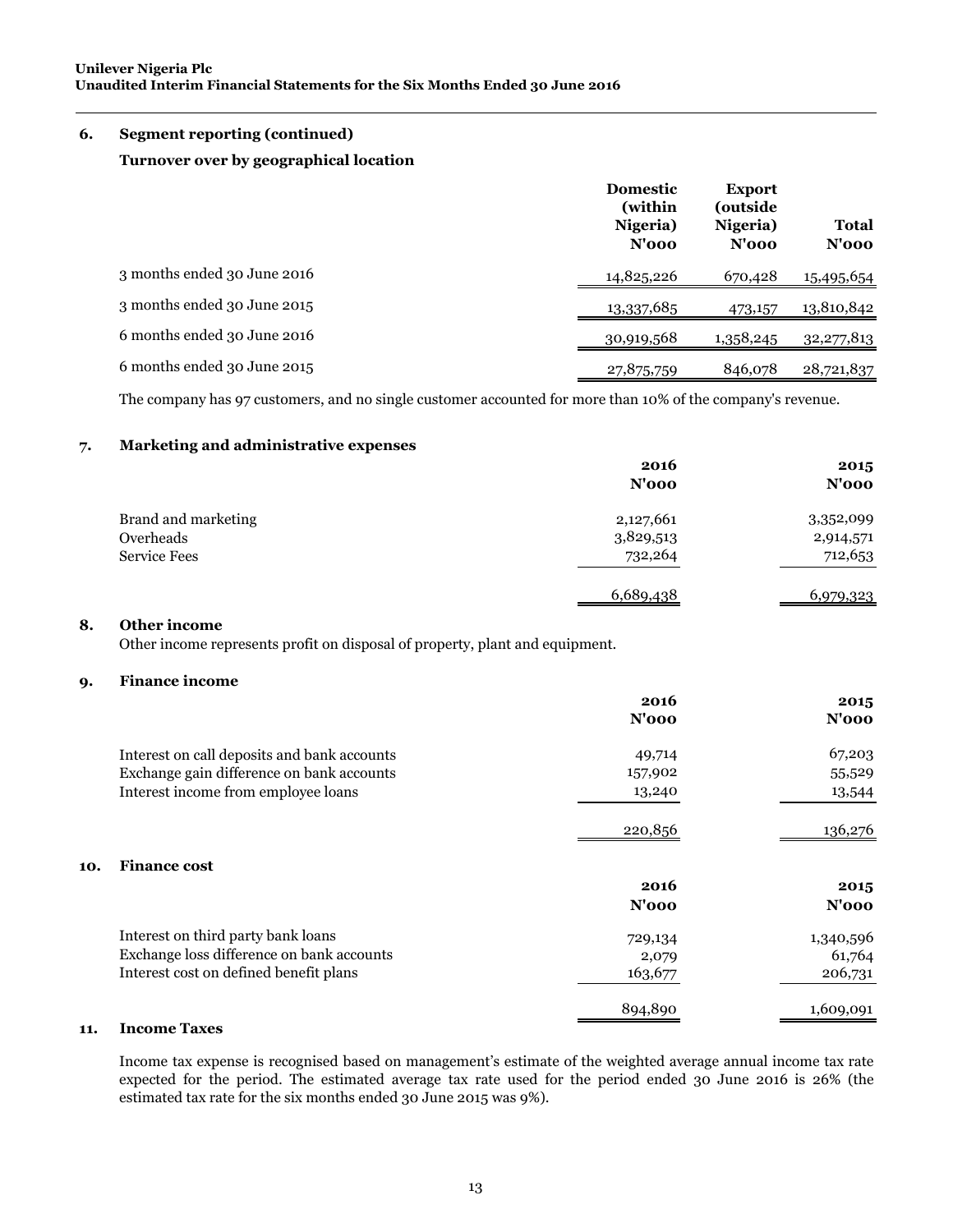#### **12. Property, plant and equipment (PPE)**

|                                                           | Capital<br>work-in-<br>progress<br>$N'$ 000 | Lease<br>hold<br>$N'$ 000 | $N'$ 000              | Plant<br>and<br>land Buildings machinery<br>$N'$ 000 | <b>Furniture</b><br>and<br>equipment vehicles<br>$N'$ 000 | <b>Motor</b><br>$N'$ 000 | <b>Total</b><br>$N'$ 000 |
|-----------------------------------------------------------|---------------------------------------------|---------------------------|-----------------------|------------------------------------------------------|-----------------------------------------------------------|--------------------------|--------------------------|
| Cost                                                      |                                             |                           |                       |                                                      |                                                           |                          |                          |
| At 1 January 2015                                         | 3,015,302                                   | 67,615                    | 7,080,868             | 24,819,535                                           | 1,163,828                                                 | 828,221                  | 36,975,369               |
| Additions                                                 | 5,068,498                                   |                           |                       |                                                      |                                                           |                          | 5,068,498                |
| Transfers                                                 | (6,780,261)                                 | 1,708,200                 | 472,618               | 4,245,509                                            | 263,195                                                   | 90,739                   |                          |
| Disposals                                                 |                                             | (21, 872)                 | (98,252)              | (4,917,403)                                          | (58, 341)                                                 | (197,200)                | (5,293,068)              |
| Write off                                                 | (10, 132)                                   |                           |                       |                                                      |                                                           |                          | (10, 132)                |
| Reclassification to assets held for                       |                                             |                           |                       |                                                      |                                                           |                          |                          |
| sale                                                      |                                             | (20,350)                  | (326,742)             |                                                      |                                                           |                          | (347,092)                |
| At 31 December 2015                                       | 1,293,407                                   | 1,733,593                 | 7,128,492             | 24,147,641                                           | 1,368,682                                                 | 721,760                  | 36,393,575               |
| Additions                                                 | 788,664                                     |                           |                       |                                                      |                                                           |                          | 788,664                  |
| Transfers                                                 | (540, 428)                                  | 3,335                     | 71,160                | 372,456                                              | 93,477                                                    |                          |                          |
| Reclassification between PPE                              |                                             |                           |                       |                                                      |                                                           |                          |                          |
| heads                                                     |                                             |                           |                       | (2,595)                                              | 2,595                                                     |                          |                          |
| Write off                                                 | (3,998)                                     |                           |                       |                                                      | (74)                                                      |                          | (4,072)                  |
| At 30 June 2016                                           | 1,537,645                                   | 1,736,928                 | 7,199,652             | 24,517,502                                           | 1,464,680                                                 | 721,760                  | 37,178,167               |
|                                                           |                                             |                           |                       |                                                      |                                                           |                          |                          |
| <b>Depreciation</b> / impairment                          |                                             |                           |                       |                                                      |                                                           |                          |                          |
| At 1 January 2015                                         |                                             | 32,282                    | 870,805               | 10,359,893                                           | 299,714                                                   | 581,896                  | 12,144,590               |
| Depreciation charge for the year                          |                                             | 7,836                     | 205,063               | 1,465,540                                            | 124,443                                                   | 103,686                  | 1,906,568                |
| Impairment charge                                         |                                             |                           |                       | 616,712                                              |                                                           |                          | 616,712                  |
| Reclassification of impairment                            |                                             | 8,146                     | 174,907               | (183,053)                                            |                                                           |                          |                          |
| <b>Impairment reversal</b>                                |                                             | (8, 146)                  | (174, 907)            |                                                      |                                                           |                          | (183,053)                |
| <b>Disposals</b>                                          |                                             |                           | (108, 592)            | (4,930,603)                                          | (55,761)                                                  | (189, 524)               | (5,284,480)              |
| Reclassification to assets held for<br>sale               |                                             |                           |                       |                                                      |                                                           |                          |                          |
|                                                           | $\overline{\phantom{m}}$                    | (12, 341)<br>27,777       | (163, 340)<br>803,936 | 7,328,489                                            | 368,396                                                   | 496,058                  | (175, 681)               |
| At 31 December 2015<br>Depreciation charge for the period |                                             |                           |                       |                                                      |                                                           |                          | 9,024,656                |
|                                                           |                                             | 8,901                     | 103,894               | 916,143                                              | 69,953                                                    | 56,636                   | 1,155,527                |
| Impairment charge<br>At 30 June 2016                      | $\blacksquare$                              | 36,678                    | 907,830               | 320,677<br>8,565,309                                 | 438,349                                                   | 552,694                  | 320,677<br>10,500,860    |
|                                                           |                                             |                           |                       |                                                      |                                                           |                          |                          |
| Net book value:<br>At 1 January 2015                      | 3,015,302                                   | 35,333                    | 6,210,063             | 14,459,642                                           | 864,114                                                   | 246,325                  | 24,830,779               |
| At 31 December 2015                                       | 1,293,407                                   | 1,705,816                 | 6,324,556             | 16,819,152                                           | 1,000,286                                                 | 225,702                  | 27,368,919               |
| At 30 June 2016                                           | 1,537,645                                   | 1,700,250                 | 6,291,822             | 15,952,193                                           | 1,026,331                                                 | 169,066                  | 26,677,307               |

*(i) Leasehold land on finance lease*

The Company has non - cancellable finance lease agreements with the Federal Government of Nigeria which was paid once and in advance. There are no finance lease liabilities and no future finance charges to the income statement.

The lease terms are between 50 and 99 years. The following amounts represents owned land where the Company is a lessee under a finance lease:

|                                                               | 2016<br>$N'$ 000      | 2015<br>$N'$ 000      |
|---------------------------------------------------------------|-----------------------|-----------------------|
| Cost – capitalised finance leases<br>Accumulated depreciation | 1,736,928<br>(36,678) | 1,733,593<br>(27,777) |
| <b>Net book value</b>                                         | 1,700,250             | 1,705,816             |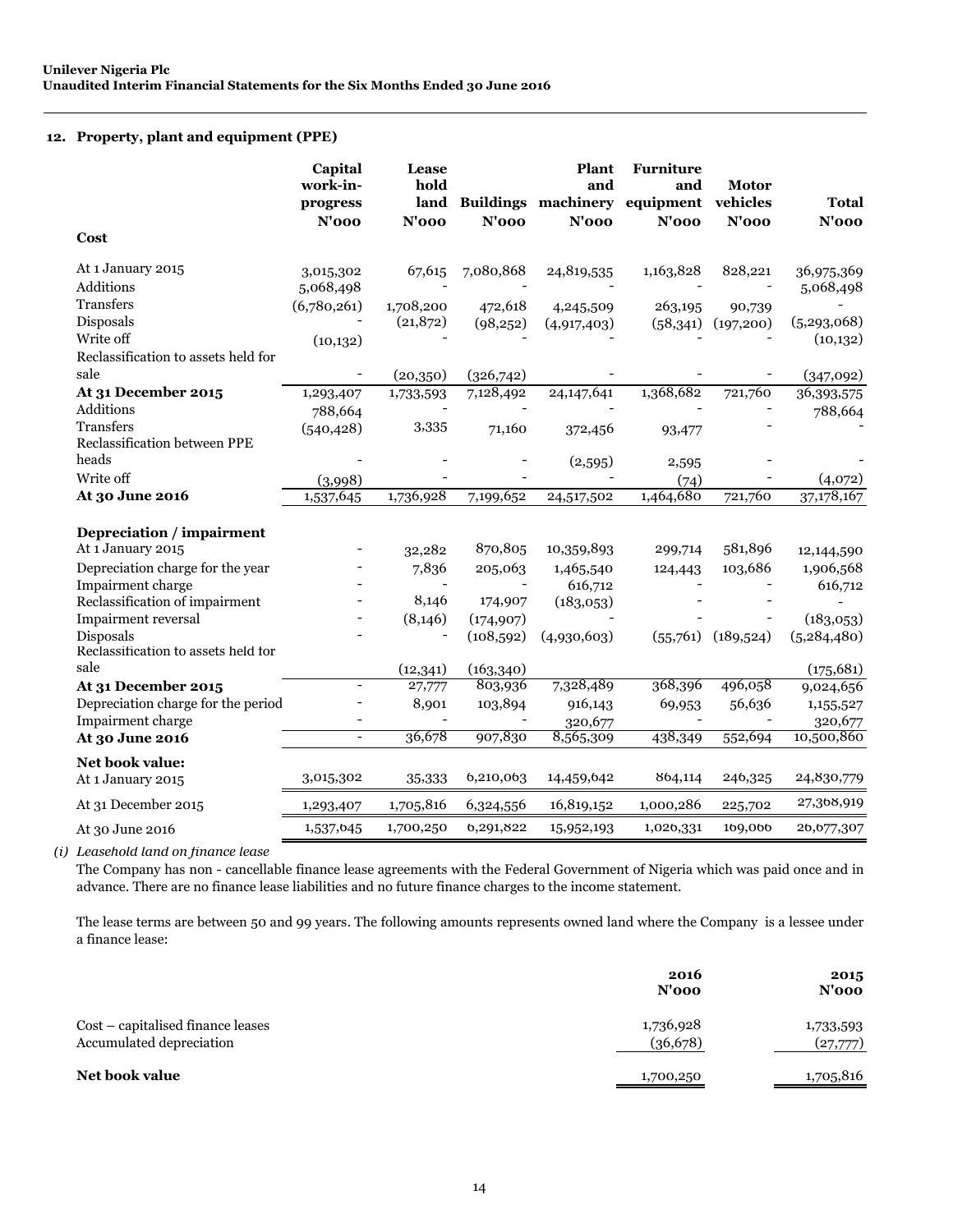#### **13. Inventories**

|                                           | 2016<br>$N'$ 000 | 2015<br>$N'$ 000 |
|-------------------------------------------|------------------|------------------|
| Raw and packaging materials               | 3,637,782        | 3,367,044        |
| Work in progress                          | 412,618          | 599,929          |
| Finished goods                            | 1,235,330        | 1,422,949        |
| Engineering spares and other inventories  | 1,129,773        | 783,191          |
|                                           | 6,415,503        | 6,173,113        |
| <b>Trade and other receivables</b><br>14. |                  |                  |
|                                           | 2016<br>$N'$ 000 | 2015<br>$N'$ 000 |
| Trade receivables: gross                  | 5,528,926        | 4,174,782        |
| Less impairment                           | (264,580)        | (1,141,523)      |
| Trade receivables: net                    | 5,264,346        | 3,033,259        |
| Advances and prepayments                  | 808,325          | 598,881          |
| Unclaimed dividend held with registrar    |                  | 396,665          |
| Other receivables                         | 2,100,576        | 486,720          |
| Due from related parties (Note 16(iii))   | 6,018,527        | 5,627,320        |
|                                           | 14, 191, 774     | 10,142,845       |

Advances and prepayments include insurance premium and advances to vendors.

#### **15. Cash and cash equivalents**

|                                                | 2016<br>$N'$ 000           | 2015<br>$N'$ 000           |
|------------------------------------------------|----------------------------|----------------------------|
| Cash at bank and in hand<br>Fixed deposit      | 8,590,430<br>2,891,786     | 1,549,014<br>2,886,230     |
| Cash and bank balances                         | 11,482,216                 | 4,435,244                  |
| Short term bank loan<br><b>Bank</b> overdrafts | (8,000,000)<br>(4,090,627) | (7,000,000)<br>(4,535,672) |
| Cash and cash equivalents                      | (608, 411)                 | (7,100,428)                |

For the purposes of the statement of cash flows, cash and cash equivalents include bank overdrafts and short term bank loan.

### **16. Trade and other payables**

|                                                | 2016<br>$N'$ 000 | 2015<br>$N'$ 000 |
|------------------------------------------------|------------------|------------------|
|                                                |                  |                  |
| Trade payables                                 | 8,069,678        | 6,280,820        |
| Amount due to related companies (Note 16(iii)) | 13,926,944       | 7,618,844        |
| Dividend payable (Note 13(i))                  | 3,377,760        | 3,351,652        |
| <b>Accrued liabilities</b>                     | 930,931          | 1,477,732        |
| Accrued brand and marketing expenses           | 1,036,276        | 366,432          |
| Accrued shipping and freight charges           | 613,821          | 692,439          |
| Non trade payables                             | 3,444,470        | 2,754,923        |
|                                                | 31,399,880       | 22,542,842       |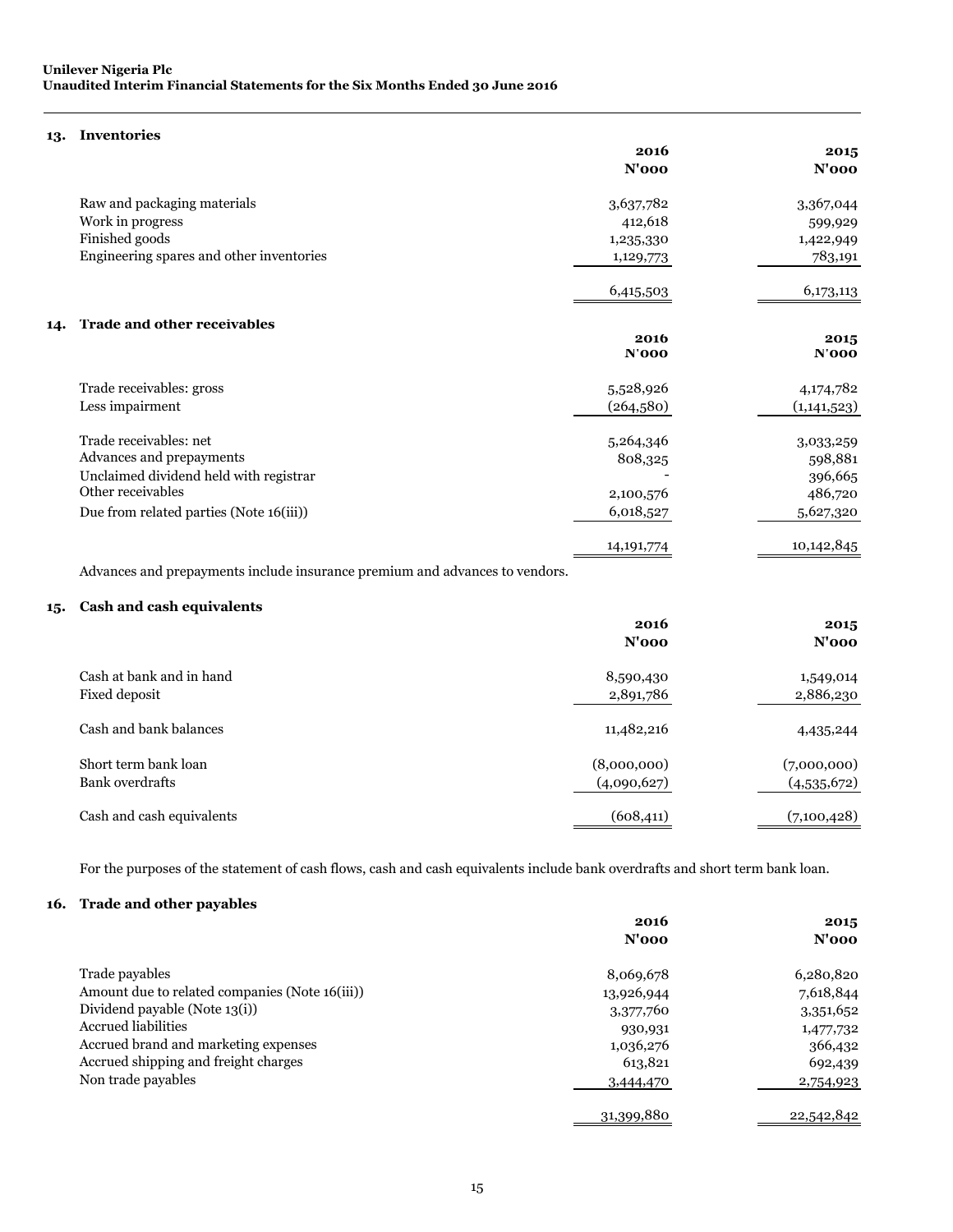| 16. Trade and other payables (continued) |           |            |
|------------------------------------------|-----------|------------|
|                                          | 2016      | 2015       |
|                                          | N'000     | N'000      |
| Dividend payable                         |           |            |
| As at 1 January                          | 3,351,652 | 414,560    |
| Dividend declared                        | 189,164   | 378,330    |
| Dividend paid during the year            | (74, 374) | (378,330)  |
| Unclaimed dividend with Registrar        |           | 396,665    |
| Dividend claimed                         | (88,682)  |            |
| Unclaimed dividend returned by Registrar |           | 2,680,840  |
| Unclaimed dividend now statute barred    |           | (140, 413) |
| As at 30 June/31 December                | 3,377,760 | 3,351,652  |
|                                          |           |            |

## **17. Retirement benefit obligations**

The amounts recognised in the statement of financial position are determined as follows:

|                                                          | 2016<br>$N'$ 000 | 2015<br>$N'$ 000 |
|----------------------------------------------------------|------------------|------------------|
| Present value of funded retirement benefit obligations   | (1,439,449)      | (1,258,656)      |
| Fair value of plan assets                                | 1,776,583        | 1,549,038        |
| Retirement benefit surplus                               | 337,134          | 290,382          |
| Present value of unfunded retirement benefit obligations | (3,385,101)      | (3,369,353)      |
| Long service award obligations                           | (299, 274)       | (266, 548)       |
| Net liability in the statement of financial position     | (3,347,241)      | (3,345,519)      |

The amounts recognised within the income statement were as follows:

|     |                                                                                                                                                                                                                                                                                                                                                                      | <b>Current</b><br><b>Service Cost</b><br>$N'$ 000                                                | <b>Net</b><br><b>Interest</b><br>Cost<br>$N'$ 000 | <b>Total</b><br>$N'$ 000                                                                          |
|-----|----------------------------------------------------------------------------------------------------------------------------------------------------------------------------------------------------------------------------------------------------------------------------------------------------------------------------------------------------------------------|--------------------------------------------------------------------------------------------------|---------------------------------------------------|---------------------------------------------------------------------------------------------------|
|     | 3 Months Ended 30 June 2016                                                                                                                                                                                                                                                                                                                                          | 98,247                                                                                           | 88,343                                            | 186,590                                                                                           |
|     | 3 Months Ended 30 June 2015                                                                                                                                                                                                                                                                                                                                          | 94,349                                                                                           | 101,152                                           | 195,501                                                                                           |
|     | 6 Months Ended 30 June 2016                                                                                                                                                                                                                                                                                                                                          | 196,494                                                                                          | 163,677                                           | 360,171                                                                                           |
|     | 6 Months Ended 30 June 2015                                                                                                                                                                                                                                                                                                                                          | 184,038                                                                                          | 206,731                                           | 390,769                                                                                           |
| 18. | Cash flows from operating activities                                                                                                                                                                                                                                                                                                                                 |                                                                                                  |                                                   |                                                                                                   |
|     |                                                                                                                                                                                                                                                                                                                                                                      | 2016<br>$N'$ 000                                                                                 |                                                   | 2015<br>$N'$ 000                                                                                  |
|     | Profit before tax                                                                                                                                                                                                                                                                                                                                                    | 1,487,214                                                                                        |                                                   | 94,070                                                                                            |
|     | Adjustment for non-cash items:<br>- Depreciation of fixed assets<br>- Impairment charge<br>- Assets write off<br>- Amortisation of intangible assets<br>- Profit on disposals on fixed assets<br>- Finance income<br>- Finance expense<br>- Net charge in retirement benefit obligations<br>- Change in employee loan receivable<br>- Long service award obligations | 1,155,527<br>320,677<br>4,072<br>116,924<br>(220, 856)<br>894,891<br>325,874<br>26,234<br>34,297 |                                                   | 908,259<br>6,044<br>116,558<br>(70, 239)<br>(136, 276)<br>1,609,091<br>339,128<br>3,293<br>51,643 |
|     | - Other employee benefits<br>- Deferred Income<br>Changes in working capital:                                                                                                                                                                                                                                                                                        | 6,571<br>(16, 377)                                                                               |                                                   | (16, 377)                                                                                         |
|     | - Increase in trade and other receivables<br>- Increase/(decrease) in inventory<br>- Increase in trade and other payables                                                                                                                                                                                                                                            | (4,048,930)<br>(242, 390)<br>8,742,248                                                           |                                                   | (185, 827)<br>894,334<br>5,126,628                                                                |
|     | - Decrease in other non-current assets<br>Cash flows generated from operating activities                                                                                                                                                                                                                                                                             | 92,122<br>8,678,098                                                                              |                                                   | 220,964<br>8,961,293                                                                              |
|     |                                                                                                                                                                                                                                                                                                                                                                      |                                                                                                  |                                                   |                                                                                                   |